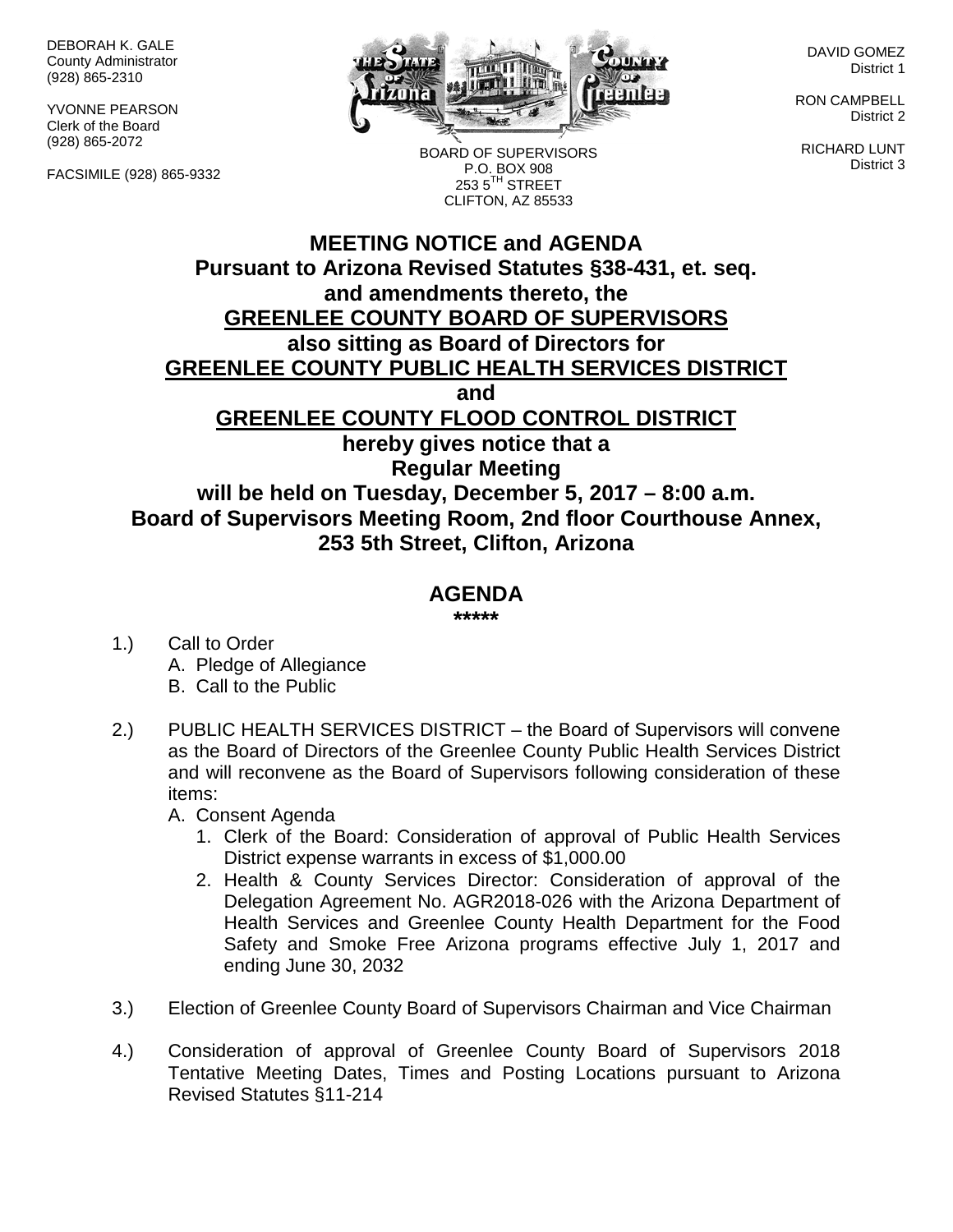- 5.) Consideration of County Supervisors Association Legislative Policy Committee Representative for Greenlee County
- 6.) Tim Sumner, Sheriff A. Discussion of support services by county departments
- 7.) Tony Hines, Public Works Manager Facilities/Fleet/Parks
	- A. Greenlee County South Annex project update
	- B. Consideration of approval to purchase one (1) Caterpillar 950M Loader for the Landfill in the amount \$187,969.00 after trade-in
- 8.) Kay Gale, County Administrator
	- A. Consideration of approval to have Turf Paradise conduct horse races on behalf of Greenlee County at Turf Paradise Race Track for 2018, 2019, and 2020 per the County Fair Agreement with Turf Paradise approved December 20, 2016
	- B. Mexican Wolf Recovery Plan
	- C. County and State budget and legislative issues
	- D. Calendar of Events
- 9.) Consent Agenda
	- A. Clerk of the Board: Consideration of approval of expense warrants in excess of \$1,000.00 – Vouchers 1036; 1037; 1038
	- B. Chief Finance Officer: Consideration of approval of general fund loans in the amount of \$864.22 to be reimbursed upon receipt of funds: Fund 118 - \$832.24; Fund 237 - \$31.98
	- C. Superior Court Judge: Consideration of appointment of Ricardo Guerena and Cassandra Free as Justice of the Peace Pro Tempore effective January 2, 2018 through December 30, 2018
	- D. Clerk of the Board: Consideration of approval of letter of support for use of County Roads for the Javelina Chase Cycling Event to be held on April 14, 2018 to the Arizona Department of Transportation
	- E. County Engineer: Consideration of approval of Change Order #4 for the South Annex to include lightning protection and kitchen duct work and associated items
	- F. Events Coordinator: Consideration of approval of contract with Cirque Adventure for entertainment at the 2018 County Fair in an amount not to exceed \$2,500.00 to be paid with budgeted Fair funds.
	- G. Clerk of the Board: Consideration of approval of Certification of the 5% Fill the Gap Set Aside funds collected for fiscal year 2016/2017 in the amount of \$19,5014.85 to be distributed pursuant to Arizona Revised Statutes §41- 2421.E (correction in the amount certified at 11/21/17 meeting)